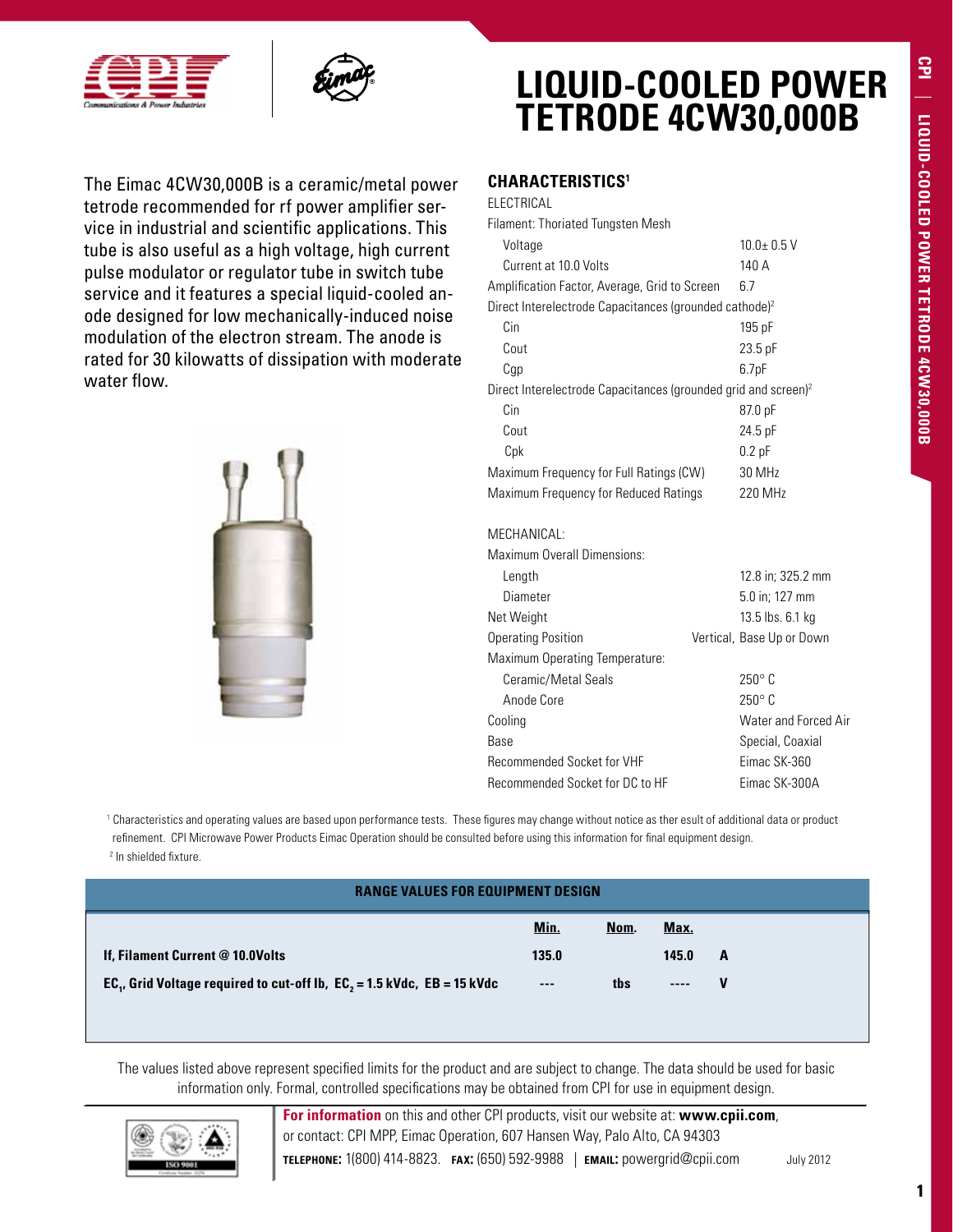



| <b>RADIO FREQUENCY POWER AMPLIFIER</b><br><b>CATHODE GROUNDED</b>                                                                                                               |        | <b>TYPICAL OPERATION (Measured data at 107.1 MHz):</b> |                                                                          |        |        |        |              |
|---------------------------------------------------------------------------------------------------------------------------------------------------------------------------------|--------|--------------------------------------------------------|--------------------------------------------------------------------------|--------|--------|--------|--------------|
| <b>Grid Driven Class C</b>                                                                                                                                                      |        |                                                        | ANODE VOLTAGE                                                            | 9.0    | 11.5   | 12.0   | kVdc         |
|                                                                                                                                                                                 |        |                                                        | SCREEN VOLTAGE                                                           | 800    | 650    | 1000   | Vdc          |
|                                                                                                                                                                                 |        |                                                        | <b>GRID VOLTAGE</b>                                                      | $-300$ | $-400$ | $-500$ | Vdc          |
| ABSOLUTE MAXIMUM RATINGS:                                                                                                                                                       |        | ANODE CURRENT                                          | 4.15                                                                     | 3.75   | 3.54   | Adc    |              |
|                                                                                                                                                                                 |        |                                                        | SCREEN CURRENT*                                                          | 200    | 160    | 238    | mAdc         |
| DC ANODE VOLTAGE                                                                                                                                                                |        | 12.5 kilovolts                                         | <b>GRID CURRENT*</b>                                                     | 38     | 60     | 53     | mAdc         |
| DC SCREEN VOLTAGE                                                                                                                                                               | 2.0    | kilovolts                                              | DRIVING POWER*                                                           | 360    | 405    | 340    | W            |
| DC GRID VOLTAGE                                                                                                                                                                 | $-1.5$ | kilovolts                                              | USEFUL POWER OUTPUT*#                                                    | 28.9   | 33.2   | 34.4   | kW           |
| DC ANODE CURRENT                                                                                                                                                                | 5.0    | Amperes                                                | EFFICIENCY*                                                              | 77.4   | 77.6   | 81.0   | $\%$         |
| ANODE DISSIPATION                                                                                                                                                               | 30     | kilowatts                                              | POWER GAIN*                                                              | 19.0   | 19.1   | 20.0   | dB           |
| SCREEN DISSIPATION                                                                                                                                                              | 450    | Watts                                                  | * Will vary from tube to tube                                            |        |        |        |              |
| <b>GRID DISSIPATION</b>                                                                                                                                                         |        | 200 Watts                                              | # Delivered to load (VSWR under 1.25:1)                                  |        |        |        |              |
|                                                                                                                                                                                 |        |                                                        |                                                                          |        |        |        |              |
| <b>RADIO FREQUENCY POWER AMPLIFIER</b>                                                                                                                                          |        |                                                        | <b>TYPICAL OPERATION (Measured data at 97.6 MHz):</b>                    |        |        |        |              |
| <b>GRIDS GROUNDED FOR RF</b>                                                                                                                                                    |        |                                                        |                                                                          |        |        |        |              |
| <b>Cathode driven Class B</b>                                                                                                                                                   |        |                                                        | ANODE VOLTAGE                                                            |        |        | 11.0   | kVdc         |
|                                                                                                                                                                                 |        |                                                        | SCREEN VOLTAGE                                                           |        |        | 900    | Vdc          |
|                                                                                                                                                                                 |        |                                                        | <b>GRID VOLTAGE</b>                                                      |        |        | $-200$ | Vdc          |
|                                                                                                                                                                                 |        |                                                        | ANODE CURRENT                                                            |        |        | 4.1    | Adc          |
|                                                                                                                                                                                 | 12.5   | kilovolts<br>kilovolts                                 | SCREEN CURRENT*                                                          |        |        | 235    |              |
|                                                                                                                                                                                 | 2.0    |                                                        | <b>GRID CURRENT*</b>                                                     |        |        | 30     |              |
|                                                                                                                                                                                 | $-1.5$ | kilovolts                                              | DRIVING POWER*                                                           |        |        | 1025   | W            |
|                                                                                                                                                                                 | 5.0    | Amperes                                                | USEFUL POWER OUTPUT#                                                     |        |        | 36.1   | kW           |
|                                                                                                                                                                                 | 20     | kilowatts                                              | POWER GAIN                                                               |        |        | 15.1   | dB           |
| ABSOLUTE MAXIMUM RATINGS:<br>DC ANODE VOLTAGE<br>DC SCREEN VOLTAGE<br>DC GRID VOLTAGE<br>DC ANODE CURRENT<br>ANODE DISSIPATION<br>SCREEN DISSIPATION<br><b>GRID DISSIPATION</b> | 450    | Watts<br>200 Watts                                     | * Will vary from tube to tube<br># Delivered to load (VSWR under 1.25:1) |        |        |        | mAdc<br>mAdc |

### **PULSE MODULATOR OR REGULATOR SERVICE ABSOLUTE MAXIMUM RATINGS:**

| DC ANODE VOLTAGE  | 40 kilovolts   | PEAK ANODE CURRENT     |       | 35 Amperes  |
|-------------------|----------------|------------------------|-------|-------------|
| DC SCREEN VOLTAGE | 2.5 kilovolts  | MAXIMUM PULSE DURATION |       | $01$ second |
| DC GRID VOLTAGE   | -1.5 kilovolts | GRID DISSIPATION       | 200 I | Watts       |
| ANODE DISSIPATION | 30 kilowatts   | SCREEN DISSIPATION     |       | 450 Watts   |

**NOTE**: Operation at altitudes significantly above sea level may require the use of a protective atmosphere or a reduction in the anode voltage and screen voltage maximum values shown.

NOTE: TYPICAL OPERATION data are obtained by actual measurement or by calculation from published characteristic curves. To obtain the anode current shown at the specified bias, screen and anode voltages, adjustment of rf grid voltage is assumed. If this procedure is followed, there will be little variation in output power when the tube is replaced, even though there may be some variation in grid and screen currents. The grid and screen currents which occur when the desired anode current is obtained are incidental and vary from tube to tube. These current variations cause no performance degradation providing the circuit maintains the correct voltage in the presence of the current variations.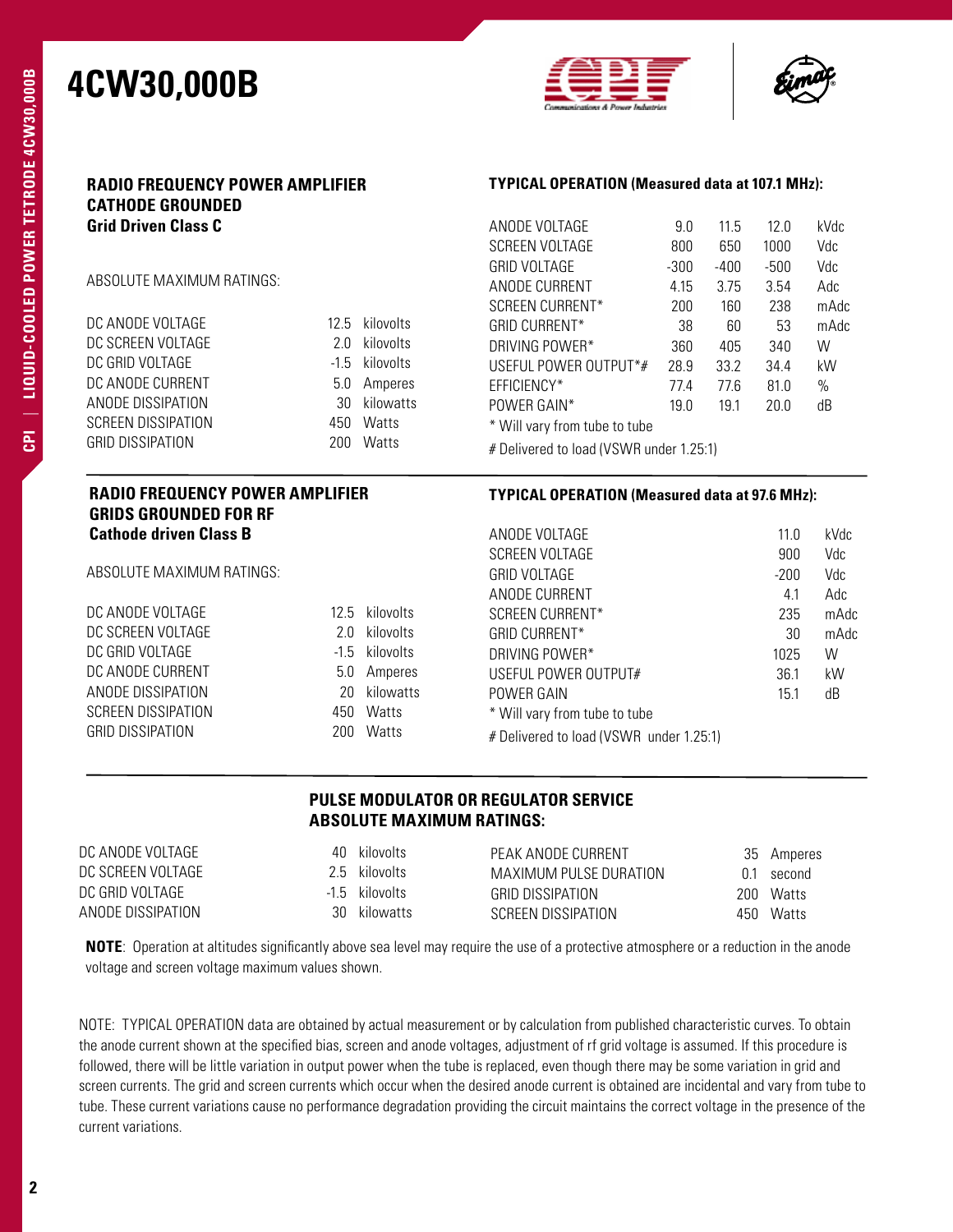



### **MECHANICAL**

HANDLING - This product contains a thoriated-tungsten mesh filament and should be protected from shock and vibration. It is recommended that the tube be removed from equipment that is being shipped, to prevent damage that may occur in transit. It is recommended that a thick rubber mat or similar material be used to absorb any undue shock that may occur if the tube is to be placed temporarily on a hard surface.

MOUNTING - The 4CW30,000B must be operated with its primary axis vertical. The base of the tube may be up or down at the option of the equipment designer.

STORAGE - If a tube is to be stored as a spare it should be kept in its original shipping carton, with the original packing material, to minimize the possibility of handling damage. Before storage a new tube should be operated in the equipment for 100 to 200 hours to establish that it has not been damaged and operates properly. If the tube is still in storage 6 months later it should be operated in the equipment for another 100 to 200 hours to make sure there has been no degradation. If operation is satisfactory the tube can again be stored with great assurance of being a known-good spare.

All water should be purged from the anode cooler prior to storing or shipping the tube.

SOCKETS - The Eimac Socket type SK-300A is designed for use with the 4CW30,000B in dc or LF/HF applications. For VHF applications a type SK-360 socket is recommended. The SK-360 incorporates low-inductance filament bypassing in the form of three 5000 pF copper-clad Kapton® capacitors. A screen grid bypass capacitor kit, the SK-355, is also available for the SK-360, and includes eight 1000 pF 5000 DCWV capacitors, 16 mounting clips and an assembly drawing.

ANODE COOLING - The maximum temperature rating for the anode cooler-to-ceramic seals on this tube is 250°C. Anode cooling is normally accomplished by circulating water through the radiator. Insufficient flow will cause the anode temperature to rise to levels which shorten tube life. Coolant must flow whenever filament power is applied to the tube (see STANDBY OPERATION).

The following table lists the minimum cooling water requirements at various dissipation levels with a maximum inlet water temperature of 50°C. System pressure should not exceed 100 psi. The following data covers the minimum cooling water requirements at various levels of anode dissipation for a maximum anode core temperature of 225°C.

Additional flow may be added to accommodate for increased anode dissipation that occurs during amplifier tuning, high inlet temperature and de-gradation in water quality:

**4CW30,000B**

| Anode<br><b>Dissipation</b><br>(kilowatts) | Minimum<br><b>Water Flow</b><br>(gpm) | Approx.<br><b>Pressure Drop</b><br>(psi) |
|--------------------------------------------|---------------------------------------|------------------------------------------|
| 10                                         | 2.2                                   | 3.3                                      |
| 15                                         | 3.0                                   | 5.0                                      |
| 20                                         | 4.0                                   | 8.0                                      |
| 25                                         | 5.0                                   | 11.5                                     |
| 30                                         | 6 5                                   | 17.0                                     |

Cooling water must be well filtered (with effectiveness the equivalent of a 100-mesh screen) to eliminate any solid materials, to avoid the possibility of blockage of any cooling passages, as this would immediately affect cooling efficiency and could produce localized anode overheating and failure of the tube.

Tube life can be seriously compromised by poor water quality. Contaminated water will leave deposits on the cooling passages, causing localized anode heating and eventual tube failure. To minimize electrolysis and power loss, water resistivity at 25°C should always be one megohm per cubic centimeter or higher. Water resistivity can be continuously monitored in the reservoir by readily available instruments.

For detailed information, Application Bulletin #16, "Water Purity Requirements in Liquid Cooling Systems" is available upon request.

Other coolants such as Ethylene Glycol, Freon© and various oils are useful where ionic problems associated with water are a problem, but these should be evaluated carefully as their thermal transfer characteristics are always poor compared to pure water. Compatibility with such substances should be verified prior to use.

Although coolant pipes are indicated "inlet" and "outlet", reversing these will cause no harm because the internal radiator in this tube is designed to work with flow in either direction such that no air bubbles will form, regardless of pipe connections.

Both anode and base cooling should be applied before or simultaneously with the application of electrode voltages, including filament power. Cooling should normally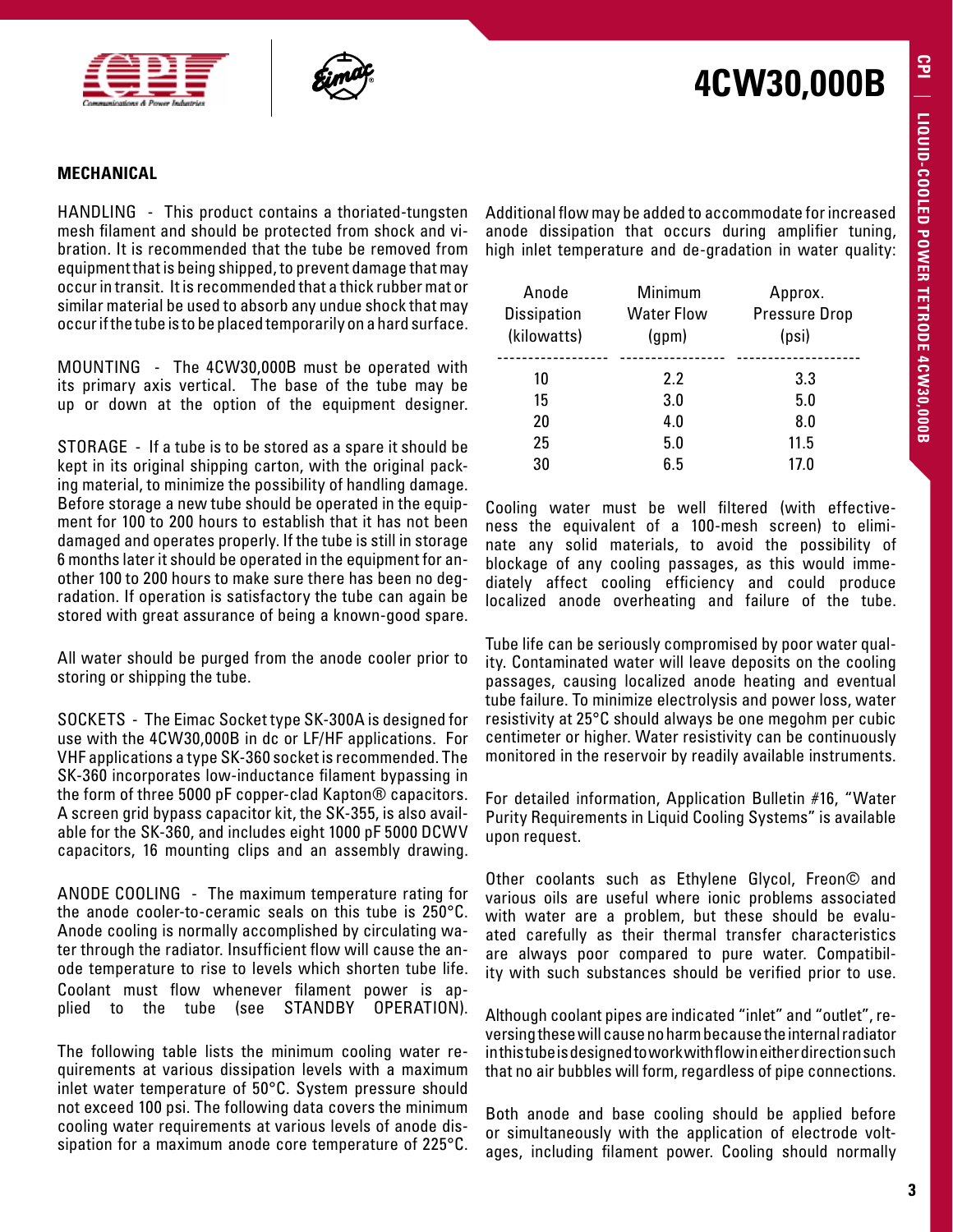



continue for a short period after removal of electrode voltages to allow the tube to cool down properly. An interlock system should be used to remove all voltages from the tube (including filament power) in case cooling fails or becomes impaired. When long life and consistent performance are factors, cooling in excess of minimum requirements is normally beneficial.

STANDBY OPERATION - Coolant must be circulated through the anode water jacket whenever filament power is applied even though no other voltages may be present. Sixty to eighty percent of the filament power appears as heat in the anode. In the absence of coolant flow, temperatures will rise to levels which are detrimental to the tube. If the coolant lines become obstructed the coolant jacket may actually rupture from generated steam pressure (see Operating Hazard Warnings on p.7).

BASE COOLING - Auxiliary forced-air cooling of the tube base is required to maintain the filament and grid seal temperatures at safe operating levels. The maximum temperature rating for the ceramic/metal seals of this tube is 250°C. Airflow of approx. 50 cfm at 50°C maximum at sea level should be directed through the socket toward the filament and grid seal areas on the base of this tube. Seal temperature is the final criteria of effective cooling, and temperaturesensitive paints are available to the equipment designer for testing before equipment design is finalized. CPI Eimac Application Bulletin #20 titled "MEASURING TEMPERA-TURE of POWER GRID TUBES" is available on request.

If all cooling air is not passed around the base of the tube and through the socket, then arrangements must be made to assure adequate cooling of the tube base and the socket contacts. Movement of cooling air around the base of the tube accomplishes a double purpose in keeping the tube base and the socket contact fingers at a safe operating temperature.

It should be noted the contact fingers used in the socket collet assemblies (inner and outer filament, control grid and screen grid) are made of beryllium copper. If operated above 150°C for any appreciable length of time, this material will lose its temper (or springy characteristics) and then will no longer make good contact to the base contact areas of the tube. This can lead to arcing which can melt metal in a contact area and the tube's vacuum integrity may be destroyed.

### ELECTRICAL

ABSOLUTE MAXIMUM RATINGS - Values shown for each type of service are based on the "absolute system" and are not to be exceeded under any service conditions. Ratings are limiting values outside which the serviceability of the tube may be impaired.

In order not to exceed absolute ratings the equipment designer has the responsibility of determining an average design value for each rating below the absolute value of that rating by a safety factor so that the absolute values will never be exceeded under any usual conditions of supply-voltage variation, load variation, or manufacturing variation in the equipment itself. It does not necessarily follow that combinations of absolute maximum ratings can be attained simultaneously.

FILAMENT WARM UP - When cold, the resistance of a thoriated-tungsten filament is very low, therefore the initial starting (in-rush) current when filament voltage is applied can be many times the normal (hot) current; this can be detrimental to the longevity of a filament structure. Filament in-rush current should never exceed a value of twice the nominal rated current. The use of a special impedance-limited transformer or other "step-start" circuitry in the supply side (primary) of the filament transformer is recommended.

Full emission from a thoriated tungsten filament is normally available approx. 5 seconds after the filament voltage reaches nominal value. In some applications a delay of 1 minute or longer before all other tube voltages are applied may be recommended to allow the filament supports to reach operating temperature.

FILAMENT OPERATION - This tube is designed for commercial service, with no more than one normal off/on filament cycle per day. If additional cycling is anticipated it is recommended the user contact an Applications Engineer at CPI Microwave Power Products Eimac Operation for additional information.

FILAMENT VOLTAGE MANAGEMENT - With a new tube, or one that has been in storage for some period of time, operation with filament voltage only applied for a period of 30 to 60 minutes is recommended before full operation begins. This allows the active getter mounted within the filament structure to absorb any residual gas molecules, which have accumulated during storage.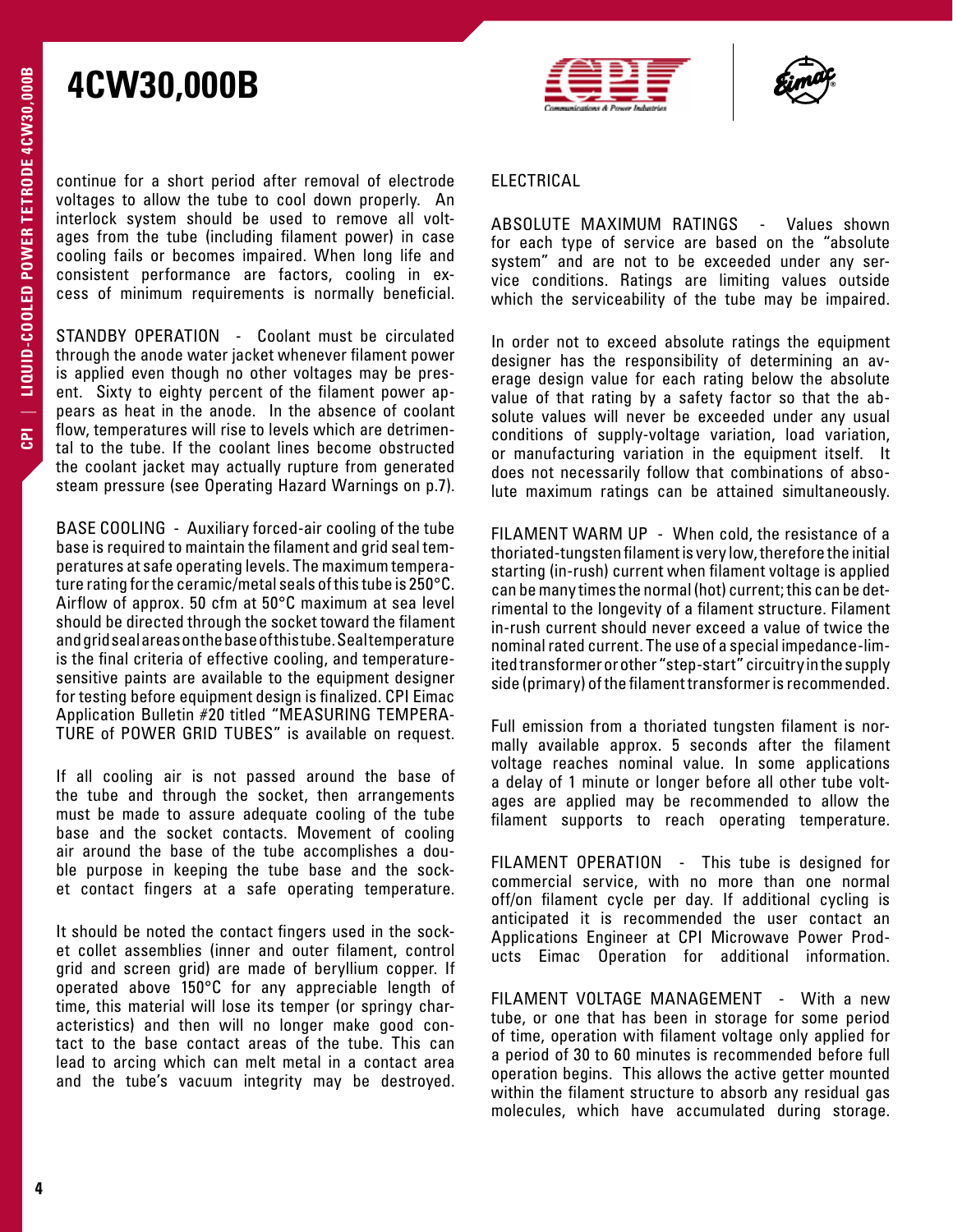



At the rated (nominal) filament voltage the peak emission capability of tubes with thoriated tungsten filaments is many times that needed for rf amplifier service. A reduction in filament voltage will lower the filament temperature, which will substantially increase life expectancy. The correct value of filament voltage should be determined for the particular application. It is recommended the tube be operated at full nominal voltage for an initial stabilization period of 100 to 200 hours before any action is taken to operate at reduced voltage. The voltage should gradually be reduced until there is a slight degradation in performance (such as power output or distortion.)

The voltage should then be increased a few tenths of a volt above the value where performance degradation was noted for operation. The operating point should be rechecked after 24 hours.

Filament voltage should be closely regulated when it is to be reduced below nominal in this manner, to avoid any possible adverse influence by normal line voltage variations.

Periodically throughout the life of the tube the procedure outlined above for voltage reduction should be repeated with voltage reset as required, to assure best tube life.

Eimac Application Bulletin #18 "Extending Transmitter Tube Life" contains valuable information and is available on request.

It should be noted that if this tube is used as a pulse modulator or in pulsed rf amplifier service the filament supply may require regulation to hold it at the nominal rated filament voltage of 10.0 Volts. Operation in excess of this value will allow greater peak current but with a compromise in the overall useful emission life which would be achieved by following the filament voltage management program described above.

Filament voltage should be measured at the tube base or socket using a known-accurate rms-responding meter. Variation in voltage should be limited to no more than five percent for consistent tube performance.

ELECTRODE DISSIPATION RATINGS - The maximum dissipation ratings for the 4CW30,000B must be respected to avoid damage to the tube. An exception is the anode dissipation which may be permitted to rise above the rated maximum during brief periods (ten seconds maximum) such as may occur during tuning of an rf amplifier.

In pulsed operation the actual electrode dissipation levels are dependent on the individual waveshapes encountered in the operating equipment. With a rectangular pulse, if pulse risetime and falltime are a significant percentage of pulse duration, dissipation may be considerably higher than shown by calculation. This is the result of significant anode current flow with high anode voltage drop during the rise and/or fall times.

GRID OPERATION - The maximum rated control grid dissipation is 200 Watts, determined approximately by the product of the dc grid current and the peak positive grid voltage. A protective spark-gap device should be connected between the control grid and the cathode to guard against excessive voltage. The maximum dc grid (bias) voltage permitted is -1500 Volts dc.

SCREEN OPERATION - The maximum allowable screen grid dissipation is 450 Watts. With no ac applied to the screen grid, dissipation is simply the product of dc screen voltage and the dc screen current. With modulation dissipation is dependent on rms screen voltage and rms screen current. In switch tube applications with shortduration pulses, the product of instantaneous values of screen grid current times the dc screen voltage may exceed the average rating of 450 Watts with no damage to the tube. However in cases where pulse duration equals or exceeds 0.1 second, the maximum average power rating of 450 Watts must be respected to avoid causing irreversible changes in tube performance characteristics.

CW operation at VHF frequencies above the maximum frequency rating for CW service may add significantly to the total screen grid dissipation due to the ac charging current in internal capacitance between the screen grid and anode. Operation at lower anode voltage and/or lower drive levels will reduce the dissipation.

Anode voltage, anode loading, or bias voltage must never be removed while filament and screen voltages are present, since screen dissipation ratings will be exceeded. A protective spark-gap device should be connected between the screen grid and the cathode to guard against excessive voltage.

The tube may exhibit reversed (negative) screen current under some operating conditions. The screen supply voltage must be maintained constant for any values of negative and positive screen current which may be encountered. Dangerously high anode current may flow if the screen power supply exhibits a rising voltage characteristic with negative screen current. Stabilization may be accomplished with a bleeder resistor connected from screen to cathode to as-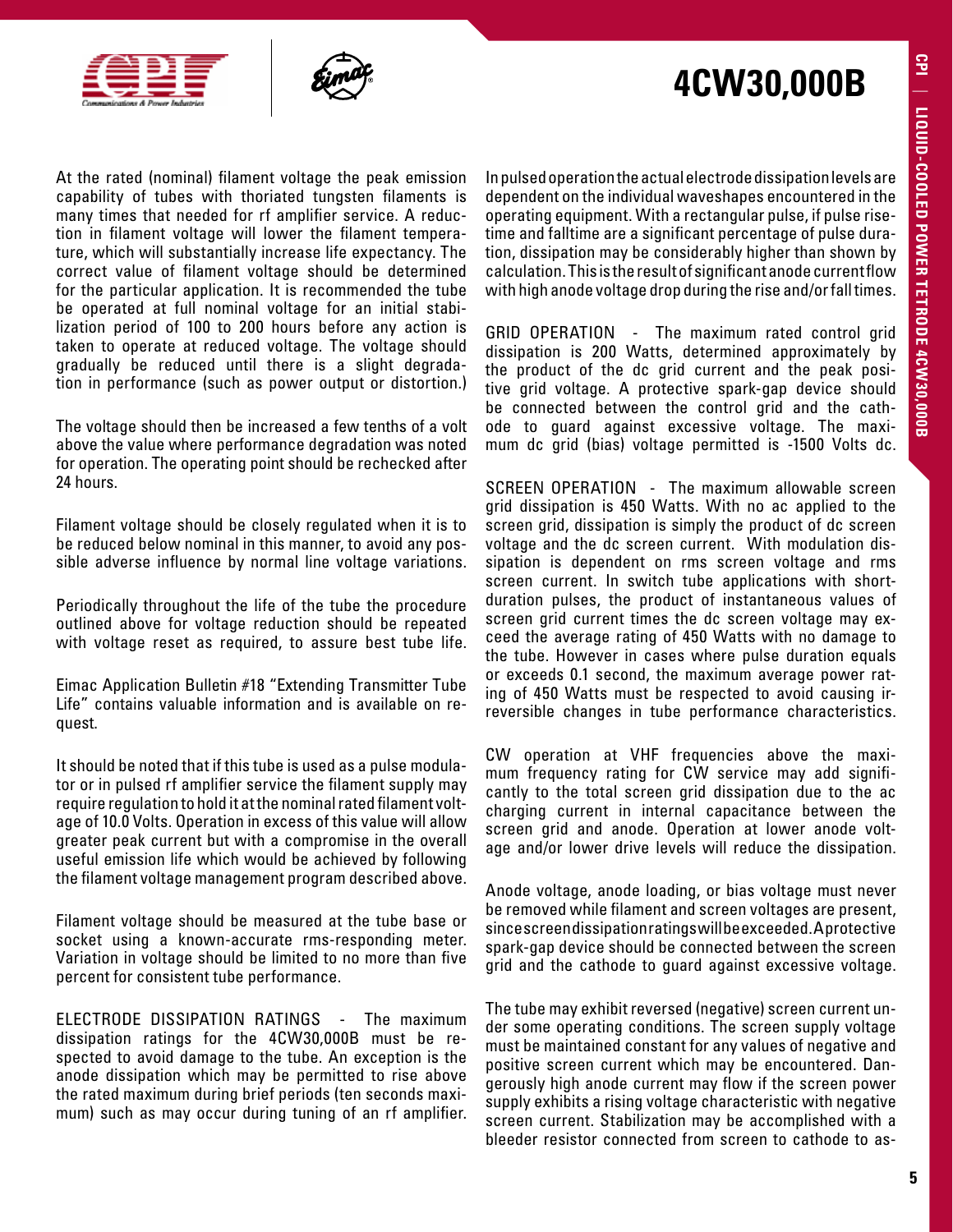



sure that net screen supply current is always positive. This is essential if a series electronic regulator is employed.

RF OPERATION - When the 4CW30,000B is used as an rf amplifier at high duty or CW, the RTV used for preventing corona on the anode sealing ring may become heated due to rising dielectric losses with frequency. For this reason high average output power at VHF (above approx. 30 MHz) should be avoided to prevent outgassing or burning which may occur to the RTV compound. It should be noted that the 4CW30,000B should not be used to replace a 4CW30,000A in VHF applications where high average output power is required.

PULSE OPERATION - When operated as a pulsed current source (switch tube) or a regulator tube at anode voltages above approx. 15 kVdc, a grid bias voltage should be established that assures anode current is cut-off (or set to a low value of anode current such as 1 milliamp) between pulses, to avoid the possibility of anode heating being concentrated at a localized area due to electron focusing effects that may occur. Range values for cut-off voltages expected are shown on p.2. Note that the actual value of bias required for cut-off is highly dependent on screen voltage. A tetrode used as a constant-current source will supply anode current which is determined to high degree (ref: three halves power law) by the screen voltage. Since the screen voltage required in most pulse modulator/regulator applications will be other than 1500 Volts specified, the circuit designer may have to establish a range of bias voltages necessary for a given screen voltage using empirical methods. Using tubes in parallel generally requires that individual tubes be supplied with grid bias obtained from separate, adjustable sources.

FAULT PROTECTION - In addition to the normal anode over-current interlock, screen current interlock, and cooling flow interlock(s), the tube must be protected from internal damage which could result from occasional arcing at high anode voltage. In all cases some protective resistance, of approx. 5 to 10 Ohms, should be used in series with the tube anode to absorb power supply stored energy in case an arc should occur. A maximum of 50 Joules of total energy may be permitted to be dissipated in an internal arc. If power supply stored energy is high an electronic crowbar, which will discharge power supply capacitors in a few microseconds after the start of an arc, may be required. The test for each electrode supply is to short each electrode to ground, one at a time, through a vacuum relay switch and a 6-inch section of #30 AWG copper wire. The wire will remain intact if protection is adequate. Eimac Application Bulletin #17 "Fault Protection" contains considerable detail and is available on request.

X-RADIATION HAZARD - High-vacuum tubes operating at voltages higher than 15 kilovolts produce progressively more dangerous X-ray radiation as the voltage is increased. This tube, operating at its rated voltages and currents, is a potential X-ray source. Only limited shielding is afforded by the tube envelope. Moreover, the X-radiation level may increase significantly with tube aging and deterioration, due to leakage or emission characteristics as they are affected by the high voltage. X-ray shielding may be required on all sides of tubes operating at these voltages to provide adequate protection throughout the life of the tube. Periodic checks on the X-ray level should be made, and the tube should never be operated without required shielding in place. If there is any question as to the need for or the adequacy of shielding, an expert in this field should be contacted to perform an equipment X-ray survey. Operating high voltage equipment with interlock switches "cheated" and cabinet doors open in order to locate an equipment malfunction can result in serious X-ray exposure.

INTERELECTRODE CAPACITANCE - The actual internal electrode capacitance of a tube is influenced by many variables in most applications, such as stray capacitance to the chassis, capacitance added by the socket used, stray capacitance between tube terminals and wiring effects. To control the actual capacitance values within the tubes, as the key component involved, the industry and Military Services use a standard test procedure as described in Electronic Industries Association Standard RS-191. This requires the use of specially constructed test fixtures which effectively shield all external tube leads from each other and eliminates any capacitance reading to "ground." The test is performed on a cold tube. Other factors being equal, controlling internal tube capacitance in this way normally assures good interchangeability of tubes over a period of time, even when the tube may be made by different manufacturers.

The capacitance values shown in the manufacturer's technical data, or test specifications, normally are taken in accordance with Standard RS-191.

The equipment designer is therefore cautioned to make allowance for the actual capacitance values which will exist in any normal application. Measurements should be taken with the socket and mounting which represent approximate final layout if capacitance values are highly significant in the design.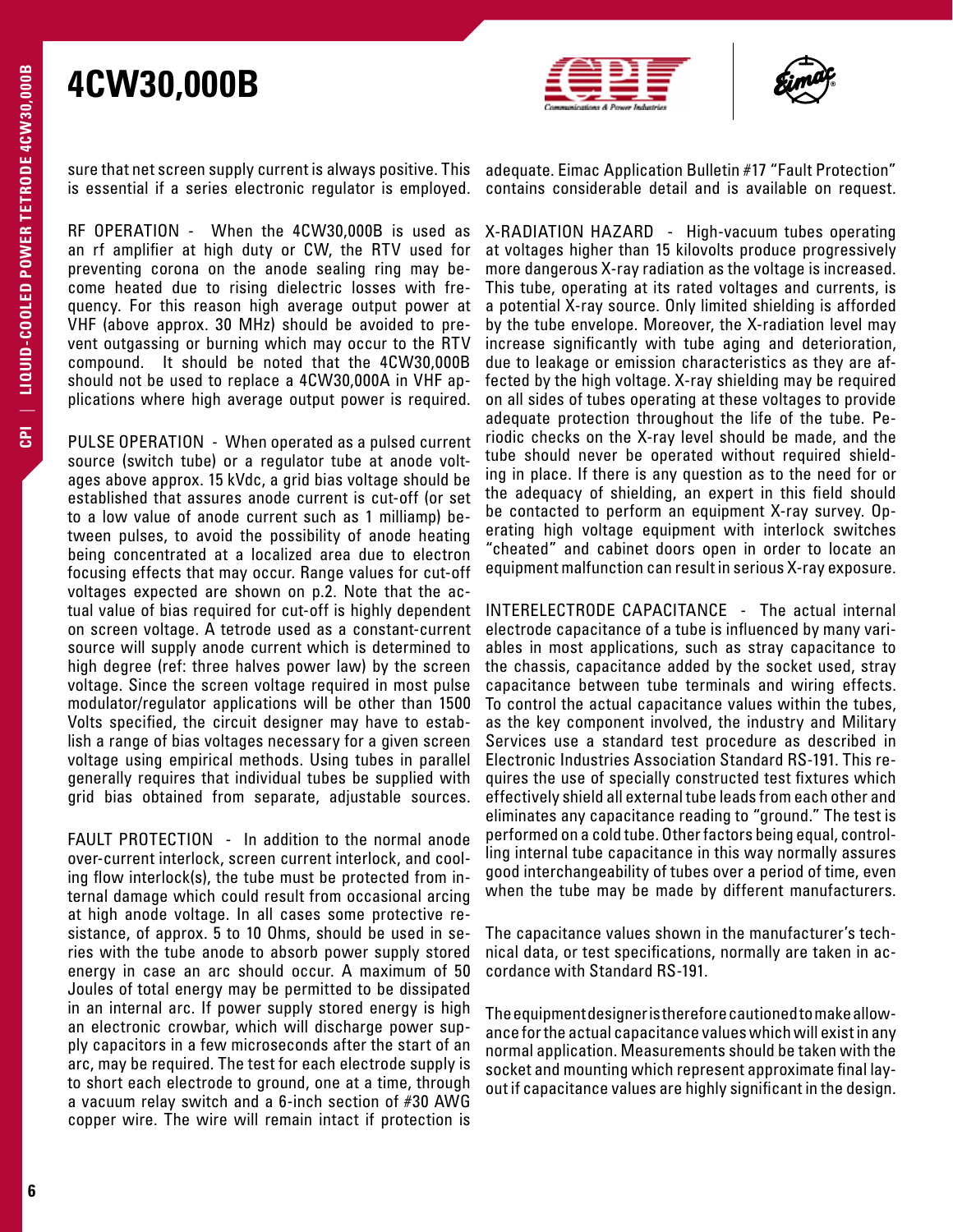



HIGH VOLTAGE - The 4CW30,000B operates at voltages which can be deadly, and the equipment must be designed properly and operating precautions must be followed. Equipment must be designed so that no one can come in contact with high voltages. All equipment must include safety enclosures for high voltage circuits and terminals, with interlock switches to open primary circuits of the power supply and to discharge high voltage capacitors whenever access doors are opened. Interlock switches must not be bypassed or "cheated" to allow operation with access doors open. Always remember that HIGH VOLTAGE CAN KILL.

RADIO-FREQUENCY RADIATION - Avoid ex-posure to strong rf fields even at relatively low frequency. Absorption of rf energy by human tissue is dependent on frequency. Under 300 MHz most of the energy will pass completely through the human body with little attenuation or heating effect. Public health agencies are concerned with the hazard, and the published OSHA (Occupational Safety and Health Administration) or other local recommendations to limit prolonged exposure of rf radiation should be followed.

HOT SURFACES - Air-cooled surfaces and the anode radiator of tubes can reach temperatures of several hundred degrees C and can cause serious burns if touched even several minutes after all power has been removed. Water used to cool tubes may reach scalding temperatures. Touching or rupture of the cooling system can cause serious burns.

SPECIAL APPLICATIONS - When it is desired to operate this tube under conditions widely different from those listed here, write to CPI Microwave Power Products Eimac Operation, Application Engineering, 607 Hansen Way, Palo Alto, CA 94304 U.S.A.

#### OPERATING HAZARDS

Proper use and safe operating practices with respect to power tubes are the responsibility of equipment manufacturers and users of such tubes. All persons who work with and are exposed to power tubes, or equipment that utilizes such tubes, must take precautions to protect themselves against possible serious bodily injury. DO NOT BE CARELESS AROUND SUCH PRODUCTS.

The operation of this tube may involve the following hazards, any one of which, in the absence of safe operating practices and precautions, could result in serious harm to personnel.

HIGH VOLTAGE – Normal operating voltages can be deadly. Remember the HIGH VOLTAGE CAN KILL.

LOW-VOLTAGE HIGH-CURRENT CIRCUITS - Personal jewelry, such as rings, should not be worn when working with filament contacts or connectors as a short circuit can produce very high current and melting, resulting in severe burns.

RF RADIATION – Exposure to strong rf fields should be avoided, even at relatively low frequencies. CARDIAC PACEMAKERS MAY BE AFFECTED.

HOT SURFACES – Surfaces of tubes can reach temperatures of several hundred °C and cause serious burns if touched for several minutes after all power is removed. Water used to cool tubes may reach scalding temperatures. Touching or rupture of the cooling system can cause serious burns.

X-RAY RADIATION - High voltage tubes can produce dangerous and possibly fatal x-rays. If shielding is provided equipment should never be operated without all such shielding in place.

MATERIAL COMPLIANCE - This product and package conforms to the conditions and limitations specified in 49CFR 173.424 for radioactive material, excepted package-instruments or articles, UN2910. In addition, this product and package contains no beryllium oxide (BeO).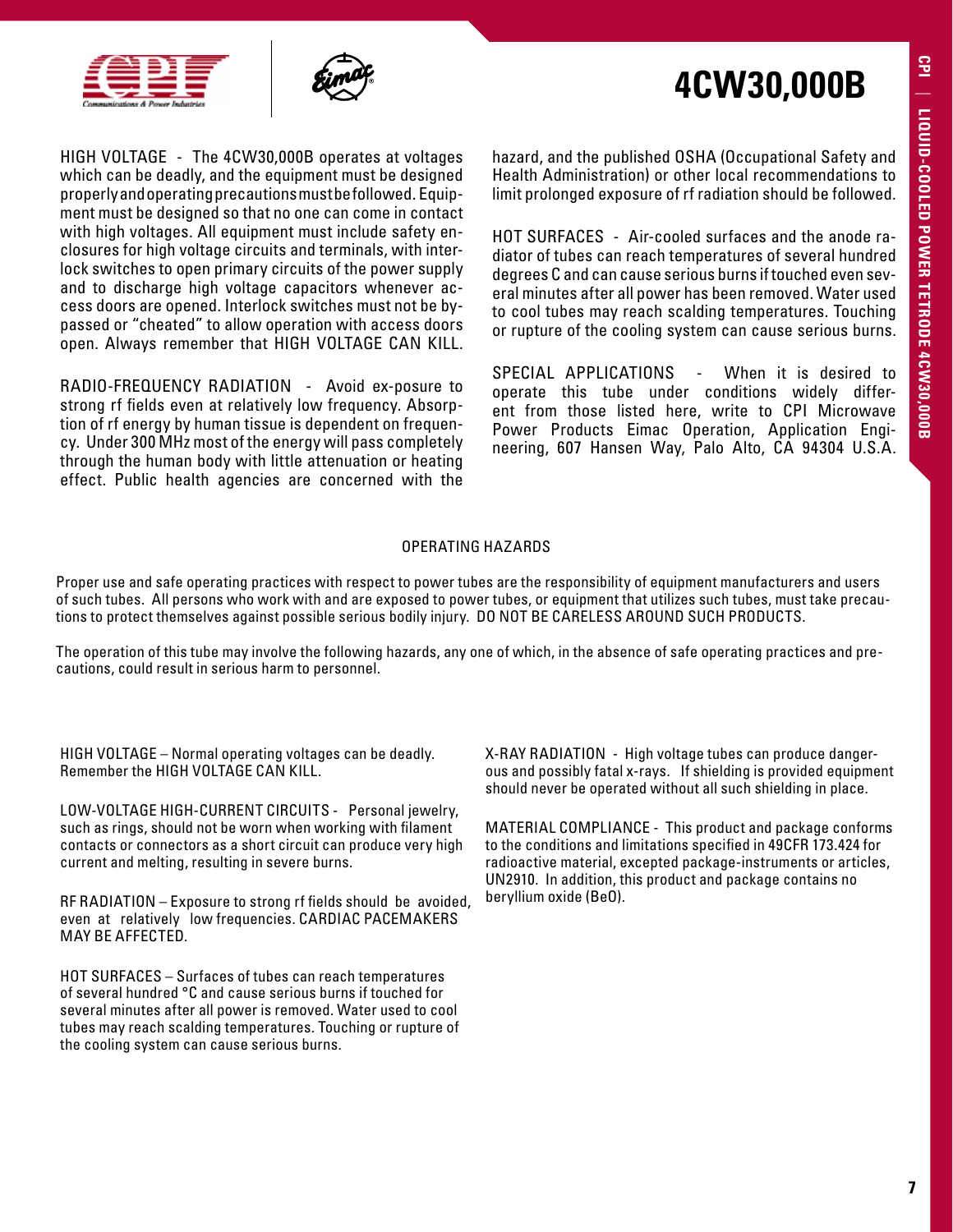



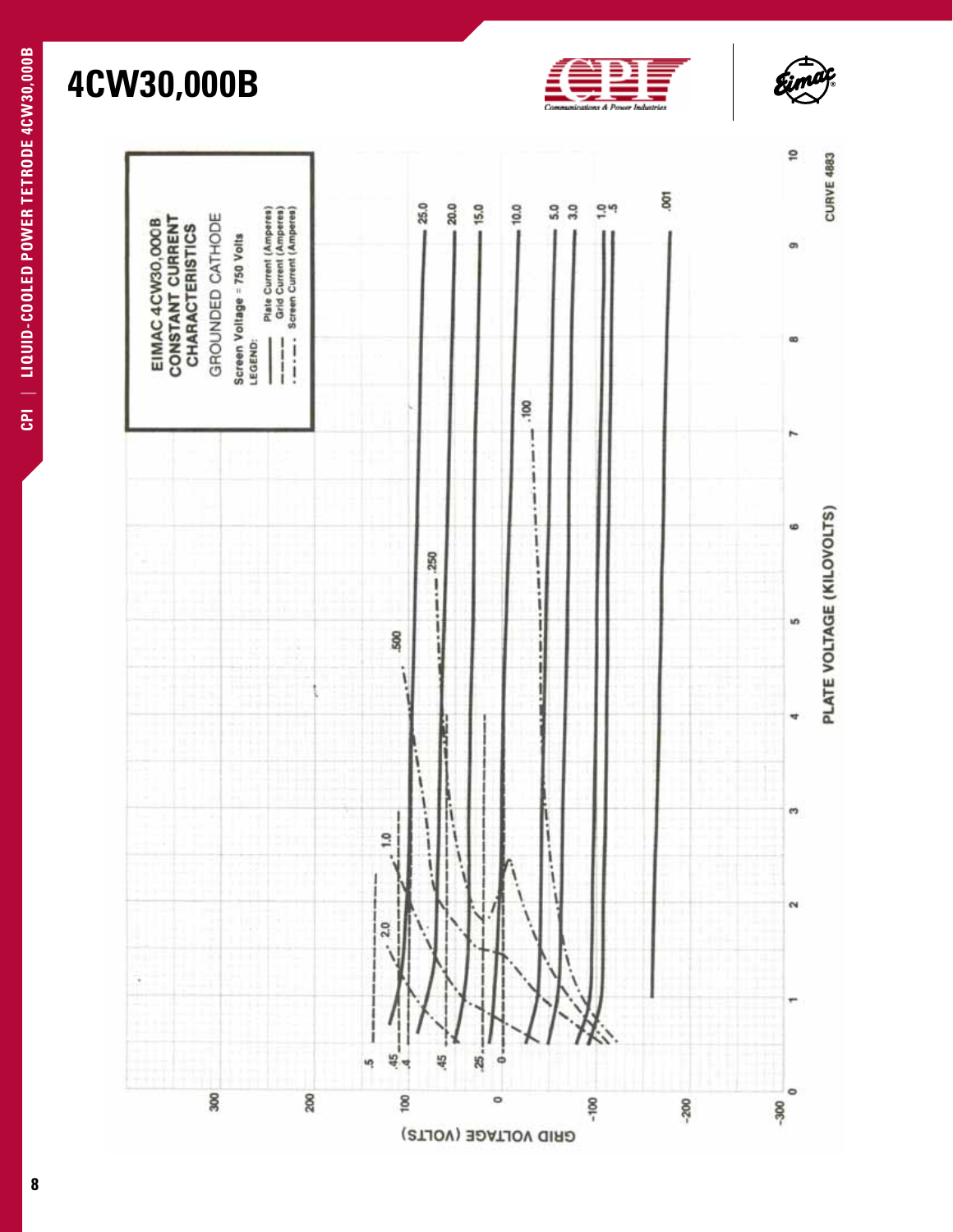



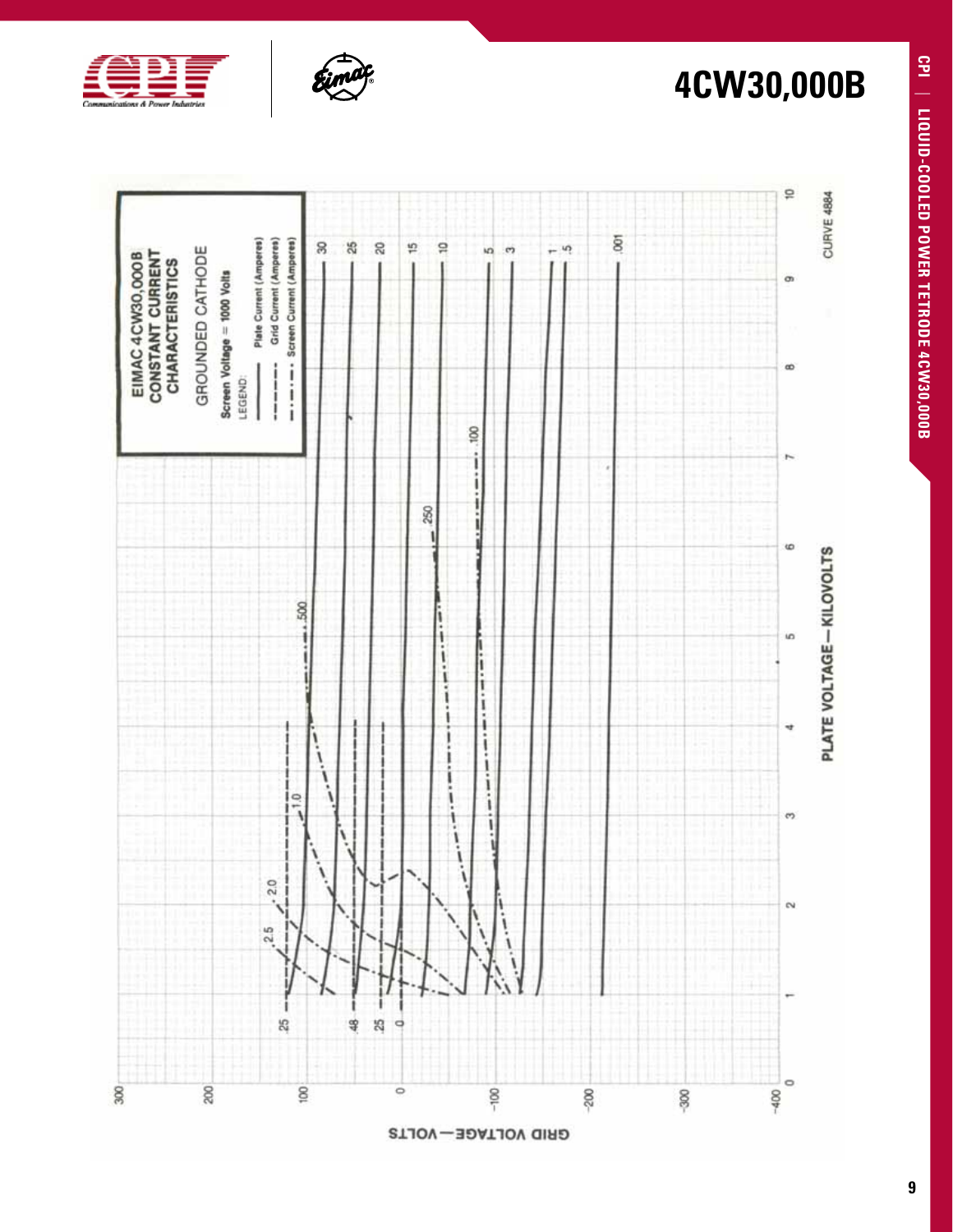